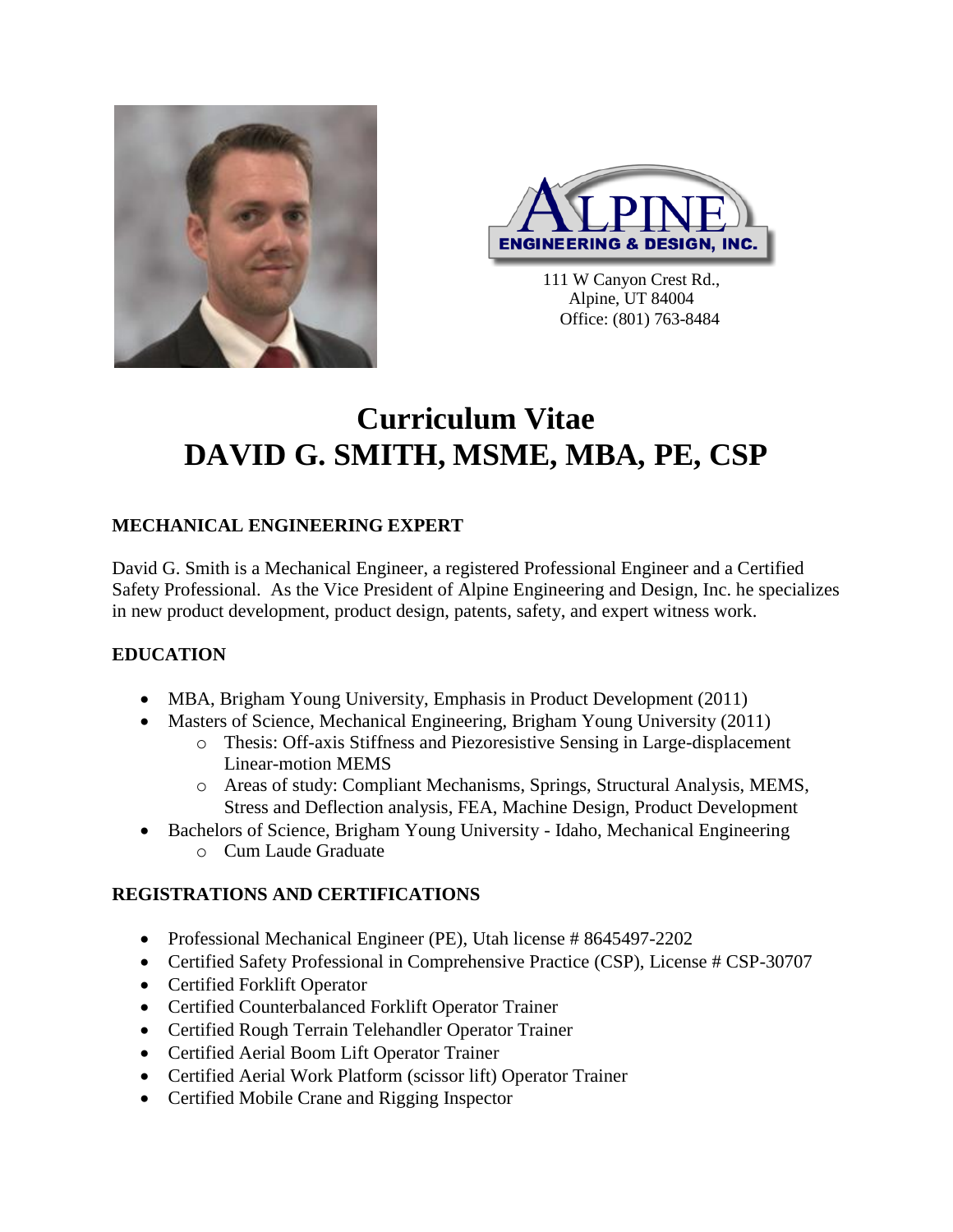## **AREAS OF CONSULTING FOCUS**

During his years as a consultant, Mr. Smith has been involved in hundreds of consulting projects. His major areas of focus and expertise include: thrill rides, aerial lifts, trailers, towing systems, tarping systems, refuse trucks, exercise equipment, forklifts and telehandlers, drilling equipment, oil and gas equipment, cranes, scaffolding, heavy equipment, hydraulic equipment, plastic design, structural analysis, designing to standards, and safety.

#### **EXPERT WITNESS**

Mr. Smith has been retained as an expert on over 25 patent, product liability, and personal injury cases and has testified in a number of these. He has worked as a senior associate on an additional 45+ patent cases and an additional 75+ product liability/personal injury cases. Mr. Smith has attended SEAK expert witness training and has experience and competency in the following areas:

| Patent Invalidity/Non-infringement | <b>Product Liability</b>       |
|------------------------------------|--------------------------------|
| Patent Infringement/Validity       | Personal Injury                |
| Prior Art Searching                | <b>Accident Reconstruction</b> |
| <b>Claim Construction</b>          | Safety                         |

#### **PATENTS**

During his time at Alpine Engineering and Design, Inc., Mr. Smith has become familiar with patent prosecution and patent litigation. He has written several provisional patent applications, and has worked with attorneys in writing the specifications, creating drawings and drafting claims for utility patents on products he has helped design. As part of the product development process, he has performed patent searches, both for informational purposes and to lessen the likelihood that new developments would infringe other's intellectual property. Mr. Smith has four issued patents with multiple patents pending.

- 9,387,788 Combination Trailer
- 9,616,799 Pneumatic Tank Trailer
- 9,789,916 Pneumatic Tank Trailer
- 15/470576 Vehicle Receiver Hitch-Supported Cargo Rack Transformable into a Picnic Table with Benches (Issued early 2019)

As an expert, Mr. Smith has also been involved in patent litigation in the areas of claim construction, prior art and patent searches, infringement/non-invalidity analyses and noninfringement/invalidity analyses on over 45 cases. The following are a few of the categories of patent issues Mr. Smith has consulted on:

| Semi Trailers                  | <b>Plastic Components</b>      | Hinges                               |
|--------------------------------|--------------------------------|--------------------------------------|
| Mobile Equipment               | <b>Office Supplies</b>         | Seating                              |
| Vehicle Mounted Equipment      | Food Processors                | <b>Hand Tools</b>                    |
| <b>Agricultural Equipment</b>  | <b>Blenders</b>                | <b>Springs</b>                       |
| <b>Trailer Tarping Systems</b> | Coffee and Tea makers          | Car seat gap fillers                 |
| Oil/Gas Drilling Equipment     | Camera Mounts                  | <b>Light Fixtures and Connectors</b> |
| <b>Weight Machines</b>         | <b>Hospital Equipment</b>      | Baby bottle warmers                  |
| Athletic equipment             | <b>Marching Band Equipment</b> | <b>Cooler Latching Systems</b>       |